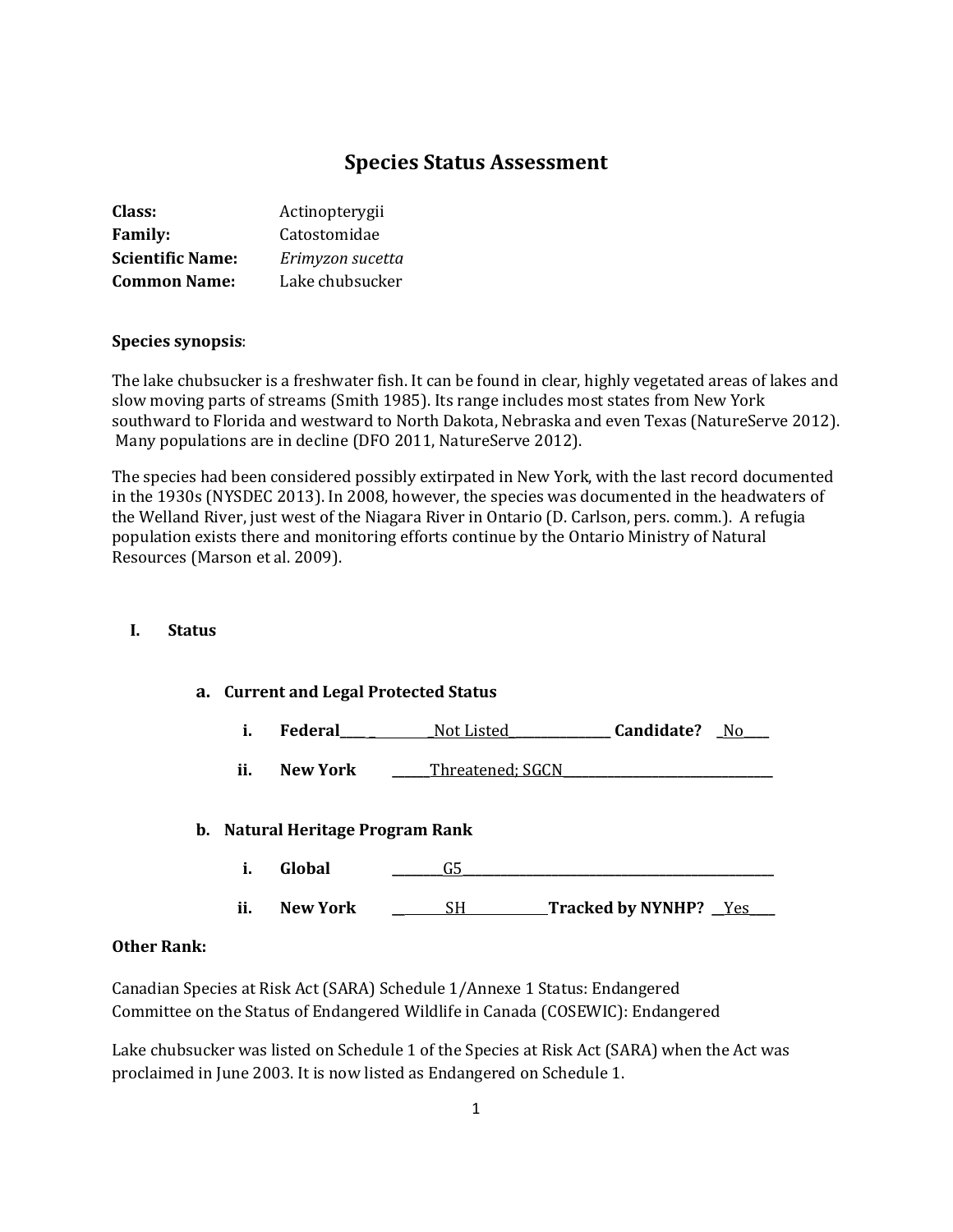### **Status Discussion:**

Lake chubsucker populations have declined throughout most of its range in the eastern United States. Over the past ten years, populations have likely seen a decline of 10-30%, and 50-70% in the past five decades (NatureServe 2012). The populations found in the southeastern states are thought to be more stable than those of the northern states (NatureServe 2012).

Remaining populations are small and exist in a restricted geographic Canadian range. Lake chubsucker has very specific and narrow habitat preferences; as such, populations are under continued stress. Two populations have been lost, and of the 11 extant populations, 3 are in serious decline as a result of the continuing and increasing threats posed by agricultural, industrial and urban development that are expected to impact the remaining populations of Lakes Erie and St. Clair. Lake chubsucker was listed on Schedule 1 of the Species at Risk Act (SARA) when the Act was proclaimed in June 2003. Lake chubsucker is now listed as Endangered on Schedule 1 (DFO 2011).

### **II. Abundance and Distribution Trends**

**a. North America**

|     | <i>i.</i> Abundance               |        |         |
|-----|-----------------------------------|--------|---------|
|     | <u>X</u> declining ____increasing | stable | unknown |
| ii. | Distribution:                     |        |         |
|     | _declining ____increasing         | stable | unknown |
|     |                                   |        |         |

**Time frame considered: \_\_\_**Past 20 years (NatureServe 2012)**\_\_\_\_\_\_\_\_\_\_\_\_\_\_\_\_**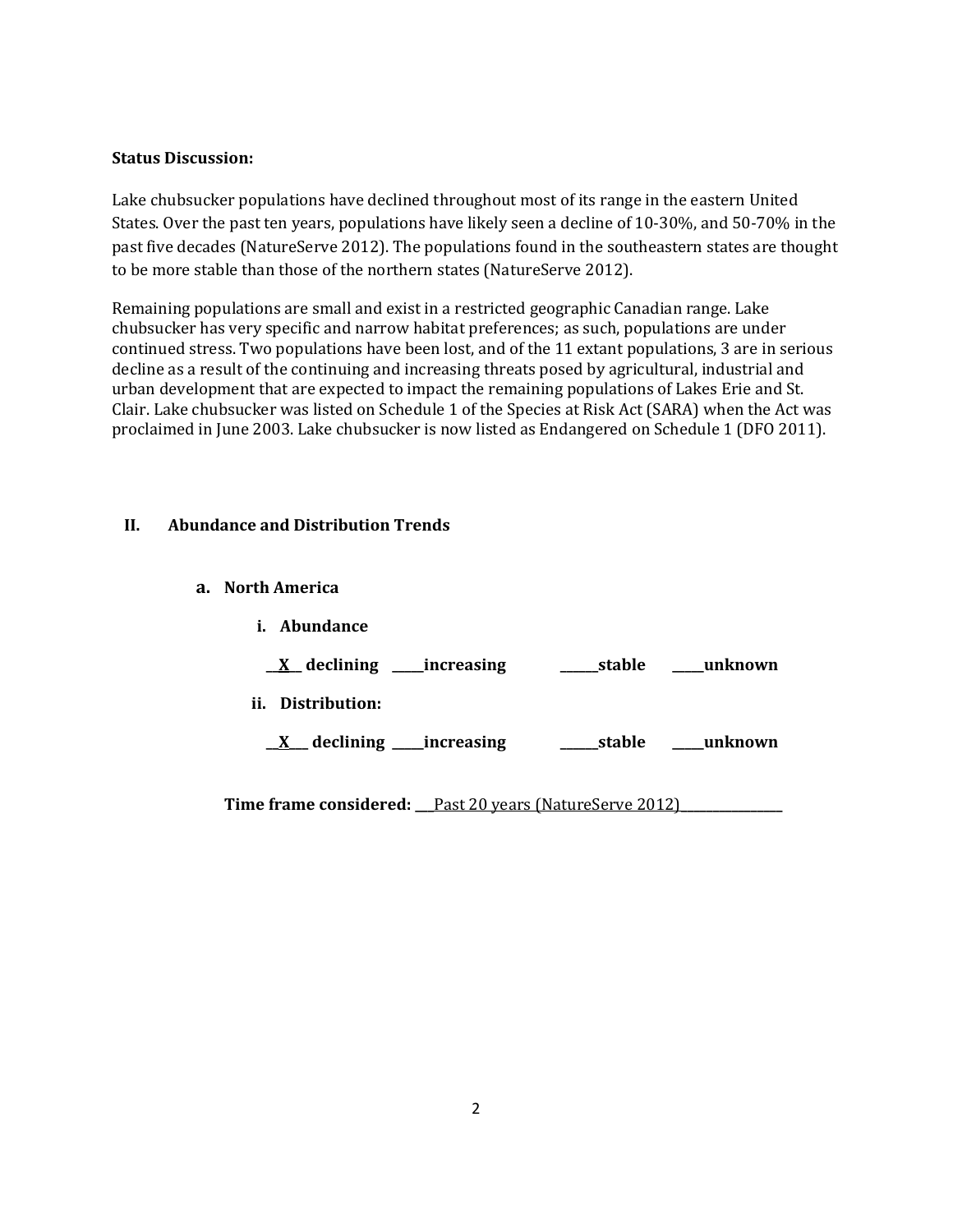- **b. Regional** 
	- **i. Abundance**

| $X$ declining ______ increasing                       | _____stable | __unknown |
|-------------------------------------------------------|-------------|-----------|
| ii. Distribution:                                     |             |           |
| $X$ declining increasing                              | stable      | unknown   |
| <b>Regional Unit Considered:</b> Region 5 - Northeast |             |           |
|                                                       |             |           |

**c. Adjacent States and Provinces**

| <b>CONNECTICUT</b>           | Not Present $X$     | No data ______                     |
|------------------------------|---------------------|------------------------------------|
| <b>MASSACHUSETTS</b>         | Not Present $X$     | No data ______                     |
| <b>NEW JERSEY</b>            | Not Present $X_{-}$ | No data $\_\_\_\_\_\_\_\_\_\_\_\_$ |
| <b>VERMONT</b>               | Not Present $X$     | No data $\frac{1}{2}$              |
|                              |                     |                                    |
| <b>ONTARIO</b>               | <b>Not Present</b>  | No data ______                     |
| <i>i.</i> Abundance          |                     |                                    |
| $X$ declining ____increasing | stable              | unknown                            |

**ii. Distribution:**

| $\underline{X}$ declining _____increasing               |  | <b>Contract Contract</b> | stable unknown |
|---------------------------------------------------------|--|--------------------------|----------------|
| Time frame considered: Past 20 years (NatureServe 2012) |  |                          |                |

Listing Status: \_\_\_ Threatened \_\_\_\_\_\_\_\_\_\_\_\_\_\_\_\_\_\_\_\_\_\_\_ \_\_\_\_\_\_\_\_\_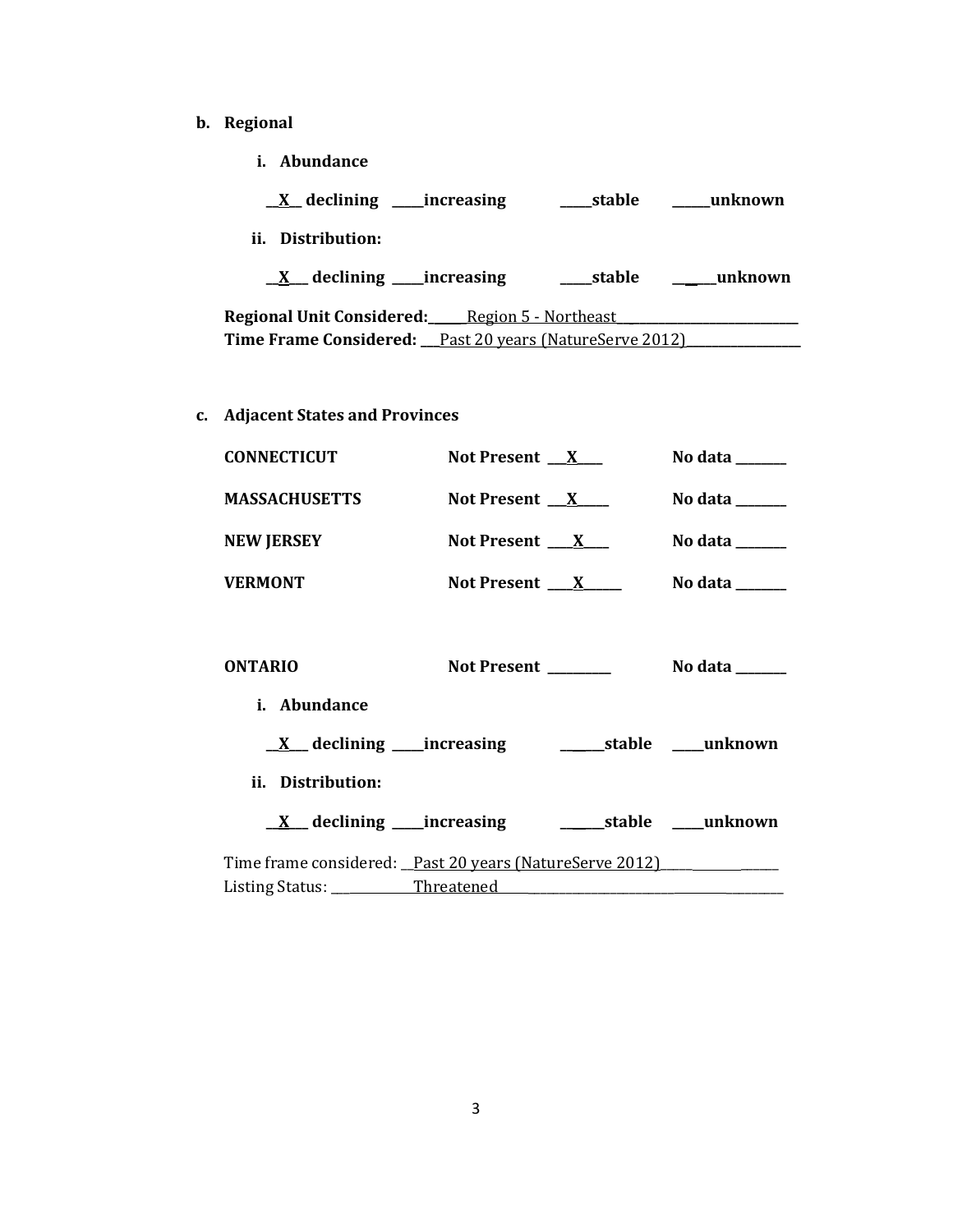| <b>PENNSYLVANIA</b>                                                          | Not Present $X_{-}$                                             | No data _______ |
|------------------------------------------------------------------------------|-----------------------------------------------------------------|-----------------|
| i. Abundance<br>ii. Distribution:                                            | ___ declining ____ increasing ______ stable _____ unknown       |                 |
|                                                                              | ___ declining ___ increasing ____ stable ___ unknown            |                 |
|                                                                              |                                                                 |                 |
| <b>QUEBEC</b>                                                                |                                                                 |                 |
| i. Abundance<br>ii. Distribution:                                            |                                                                 |                 |
|                                                                              |                                                                 |                 |
| Time frame considered: Past 20 years (NatureServe 2012)                      |                                                                 |                 |
| d. NEW YORK                                                                  |                                                                 | No data ______  |
| i. Abundance                                                                 | $\underline{X}$ declining ___ increasing ___ stable ___ unknown |                 |
| ii. Distribution:<br>Time frame considered: Past 20 years (NatureServe 2012) | <u>X</u> declining increasing and stable a unknown              |                 |
|                                                                              |                                                                 |                 |

**Monitoring in New York.** None.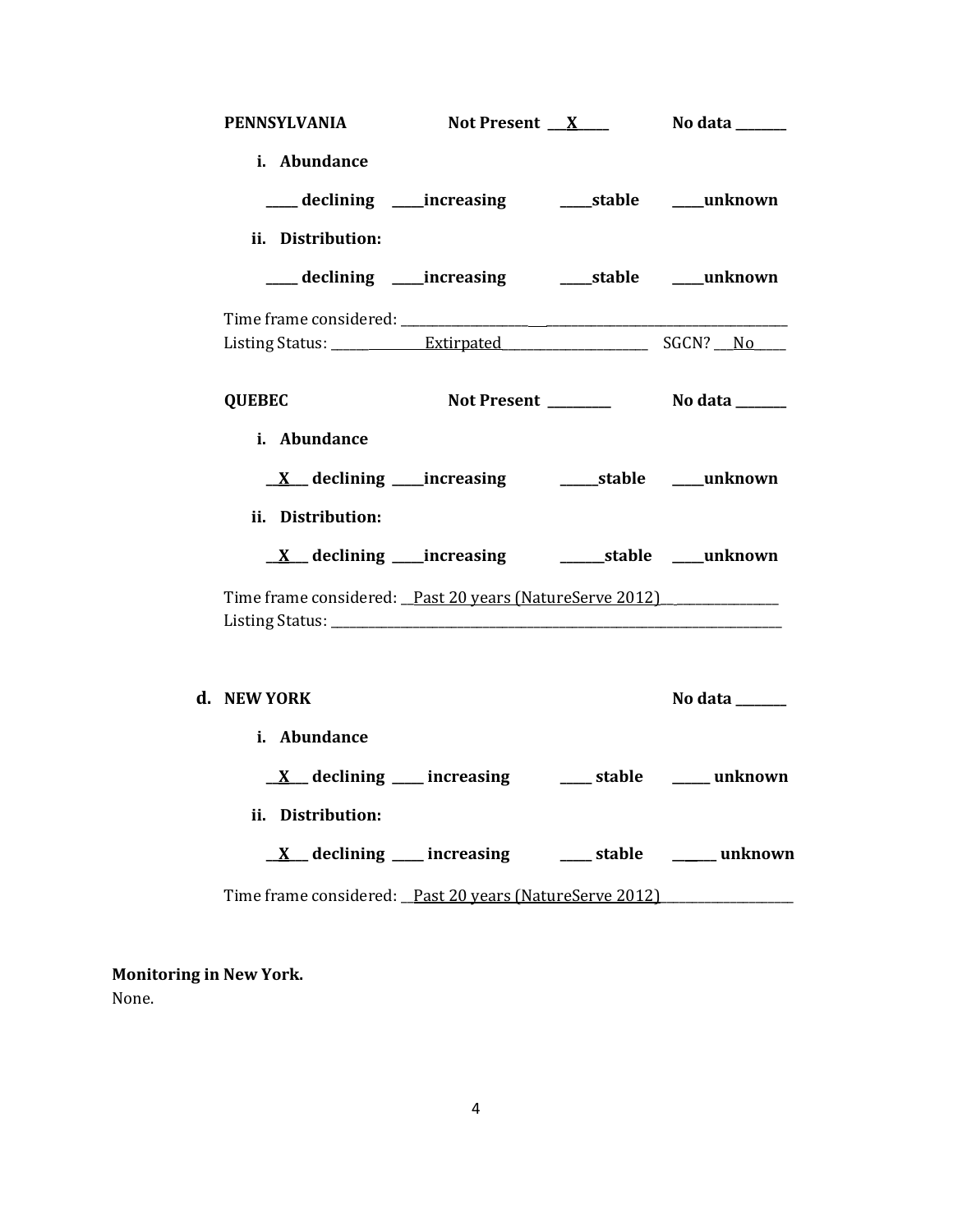#### **Trends Discussion:**

Lake chubsucker populations have been in decline in the eastern United States for the past 30 years (NatureServe 2012). This species has been extirpated or localized in many watersheds of New York, Pennsylvania, Ohio, Missouri, Arkansas, Tennessee, and Iowa (NatureServe 2012). Many populations assessed in Canada are in decline or extirpated (DFO 2011). The 2008 record in Lyons Creek at the headwaters of the Welland River in Ontario indicate that lake chubsucker likely still occurs in Lake Ontario and could show up in one of the bays along New York's shoreline (D. Carlson, pers. comm.).



**Figure 1**: Conservation status of lake chubsucker in North America (NatureServe 2012).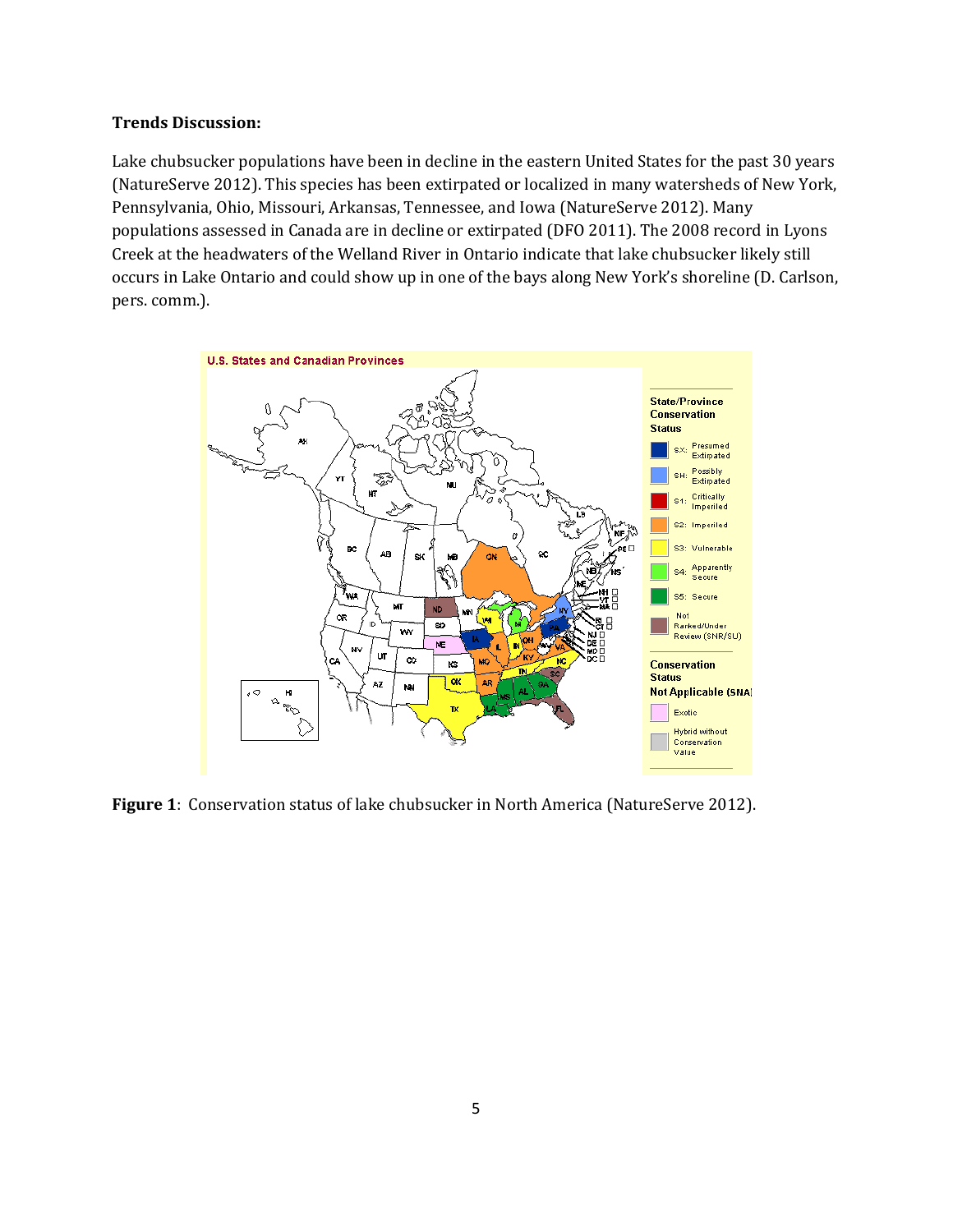

**Figure 2:** Lake chubsucker distribution in the United States by watershed (NatureServe 2012).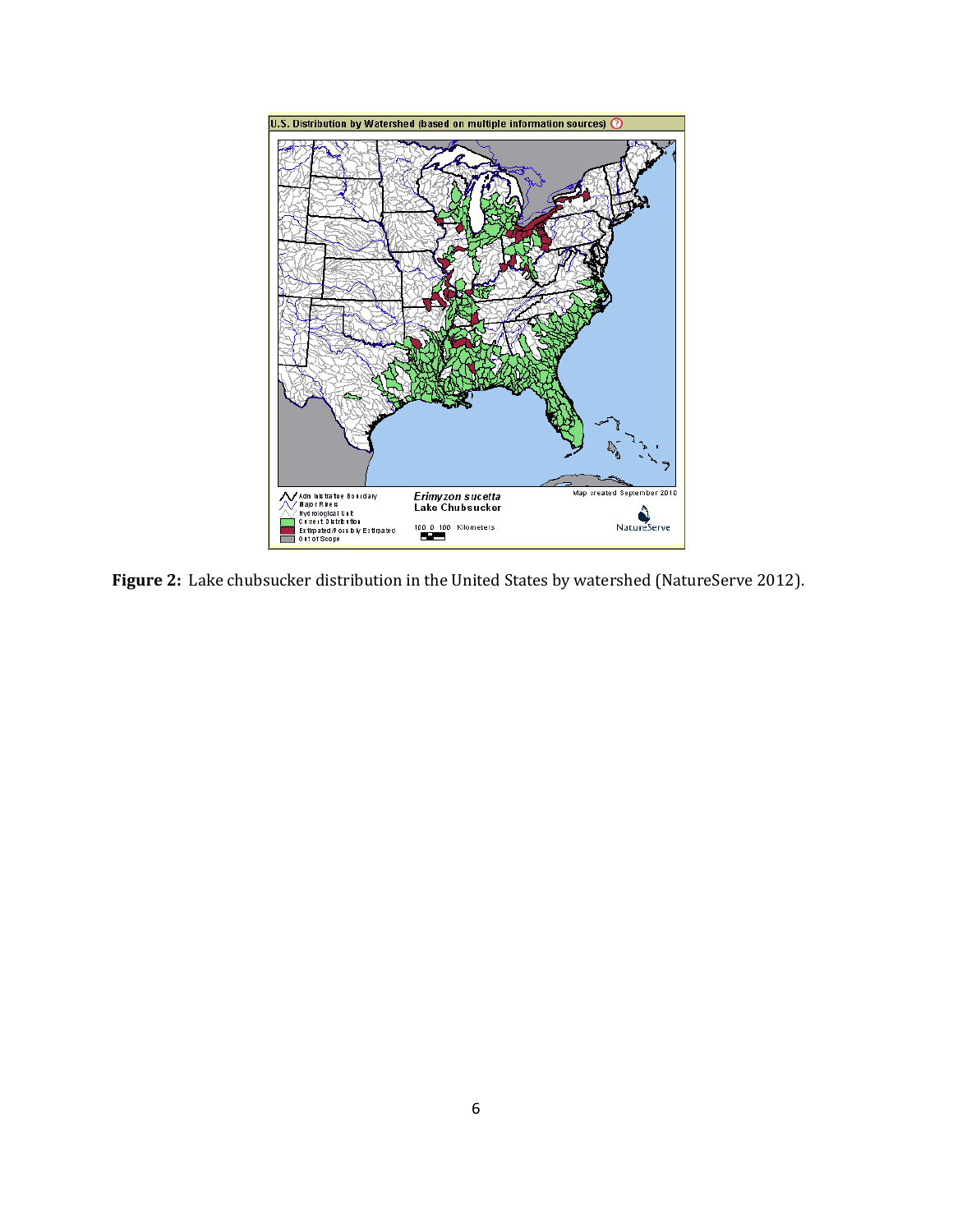#### **III. New York Rarity, if known:**

| <b>Historic</b> | # of Animals | # of Locations | % of State |
|-----------------|--------------|----------------|------------|
| prior to 1970   |              |                |            |
| prior to 1980   |              |                |            |
| prior to 1990   |              |                |            |

#### **Details of historic occurrence:**

The lake chubsucker has been found in embayments along the southern shore of Lake Ontario and the Lake Erie drainage basin (NYSDEC 2013). It was found in the Oneida, Salmon-Sandy, Irondequoit-Ninemile, Oak Orchard-Twelvemile, Buffalo-Eighteenmile, and Chautauqua-Conneaut watersheds, but is now extirpated (NatureServe 2012).

| Current | # of Animals | # of Locations | % of State |
|---------|--------------|----------------|------------|
|         |              |                | በ0ራ        |

### **Details of current occurrence:**

There have been no reports of lake chubsucker in New York for the past 60 years (NYSDEC 2013).

#### **New York's Contribution to Species North American Range:**

| % of NA Range in New York | <b>Classification of New York Range</b> |
|---------------------------|-----------------------------------------|
| $\frac{100}{2}$ (endemic) | Core                                    |
| 76-99                     | $X$ Peripheral                          |
| $-51-75$                  | ___ Disjunct                            |
| 26-50                     | Distance to core population:            |
| $\underline{X}$ 1-25      | $\sim$ 500 miles                        |

### **IV. Primary Habitat or Community Type:**

- **1.** Oligotrophic Pond
- **2.** Headwater/Creek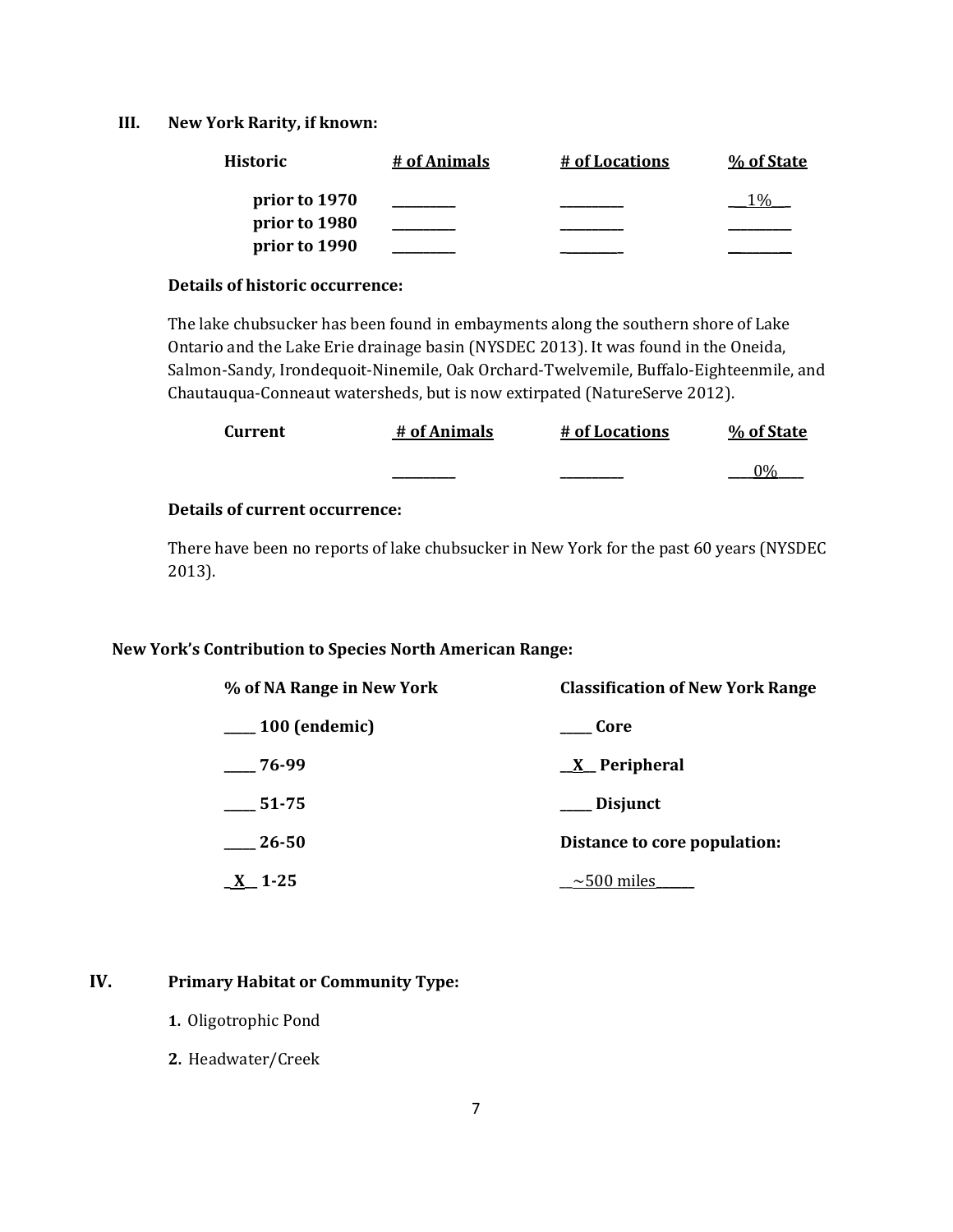### **3.** Backwater Slough

- **4**. Oxbow Lake
- **5.** Reservoir/Artificial Impoundment
- **6**. Summer-stratified Monomictic Lake

# **Habitat or Community Type Trend in New York:**

| $X$ Declining                                                                  | _Stable | Increasing |                     | Unknown |
|--------------------------------------------------------------------------------|---------|------------|---------------------|---------|
| <b>Time frame of decline/increase:</b> <u>Past 20 years (NatureServe 2012)</u> |         |            |                     |         |
| <b>Habitat Specialist?</b>                                                     |         | $X$ Yes    | <b>No</b>           |         |
| <b>Indicator Species?</b>                                                      |         | Yes        | No.<br>$\mathbf{X}$ |         |
|                                                                                |         |            |                     |         |

### **Habitat Discussion:**

The lake chubsucker is found in ponds, lakes, oxbows, sloughs, swamps, impoundments, quiet pools of creeks and small rivers, and similar waters of little or no flow that are clear and have bottoms of sand or silt mixed with organic debris (DFO 2011, NatureServe 2012, NYSDEC 2013). These waters are typically clear and vegetated with sandy or fine graveled bottoms (NYSDEC 2012).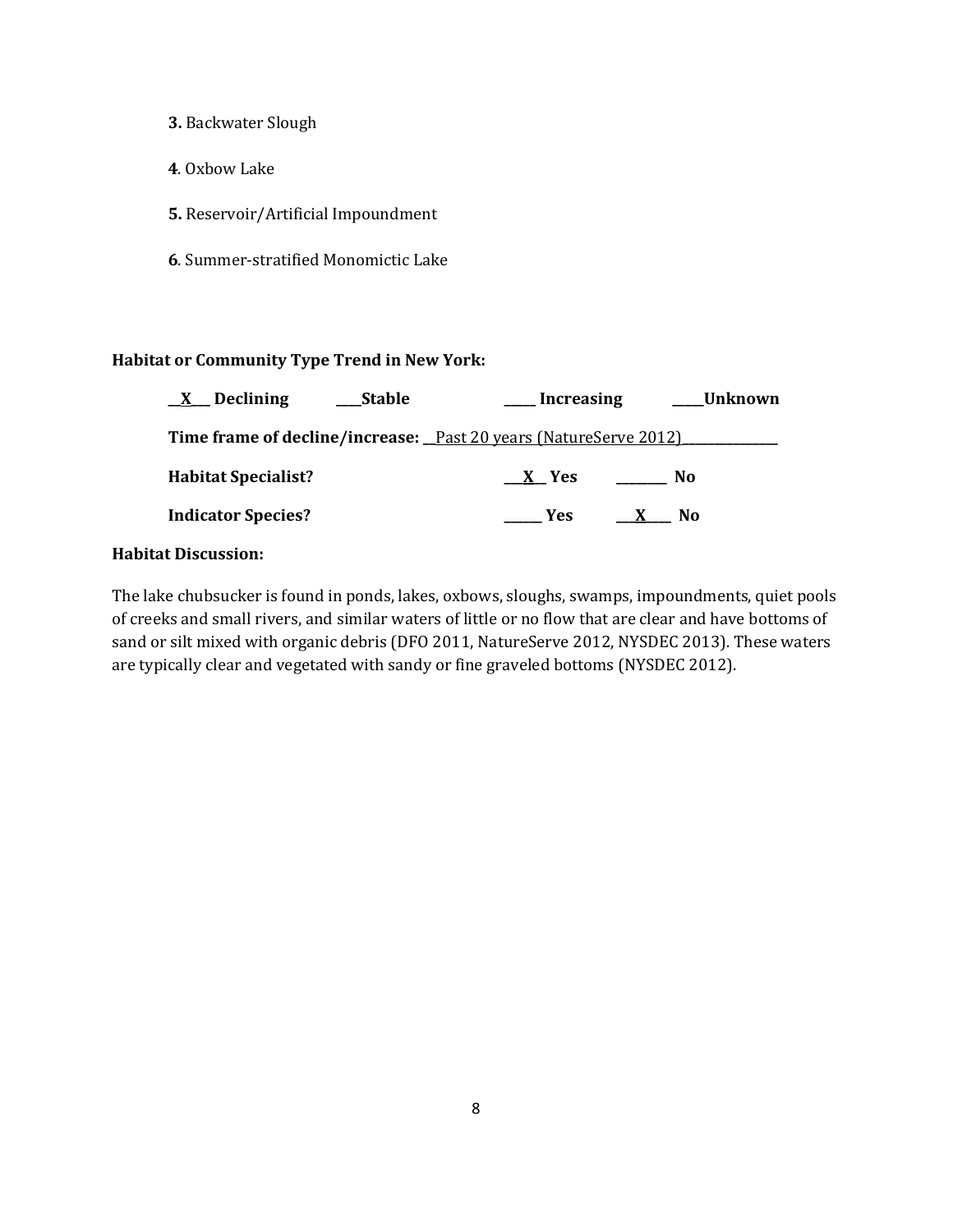- **V. New York Species Demographics and Life History**
	- **\_\_\_X\_\_\_ Breeder in New York**
		- **\_\_X\_\_\_ Summer Resident**

**\_\_X\_\_\_ Winter Resident**

**\_\_\_\_\_ Anadromous**

**\_\_\_\_\_ Non-breeder in New York**

- **\_\_\_\_\_ Summer Resident**
- **\_\_\_\_\_ Winter Resident**
- **\_\_\_\_\_ Catadromous**
- **\_\_\_\_\_ Migratory only**
- **\_\_\_\_\_Unknown**

### **Species Demographics and Life History Discussion:**

Lake chubsuckers spawn in June-July (Smith 1985). Eggs are non-adhesive, about 2 mm in diameter, and broadcast over vegetation. Each female can produce between 3,000 and 20,000 eggs that hatch within 5 to 7 days (Smith 1985). Individuals reach sexually maturity at three years of age, have a lifespan of approximately 5-7 years, and can grow to about 41 cm (DFO 2011, NatureServe 2012). They prey on small crustaceans, chironomid larvae, algae, and other small aquatic organisms (NatureServe 2012).

### **VI. Threats:**

Lake chubsucker is extremely susceptible to habitat change driven by urban, industrial and agricultural practices resulting in increased turbidity (DFO 2011). Siltation from poor agricultural practices and drainage of already limited natural habitat for other anthropogenic uses are the main threats to this species and are causing population declines (NatureServe 2012). Some areas with mining are experiencing water acidification, which may also contribute to population decline (NatureServe 2012).

#### **Are there regulatory mechanisms that protect the species or its habitat in New York?**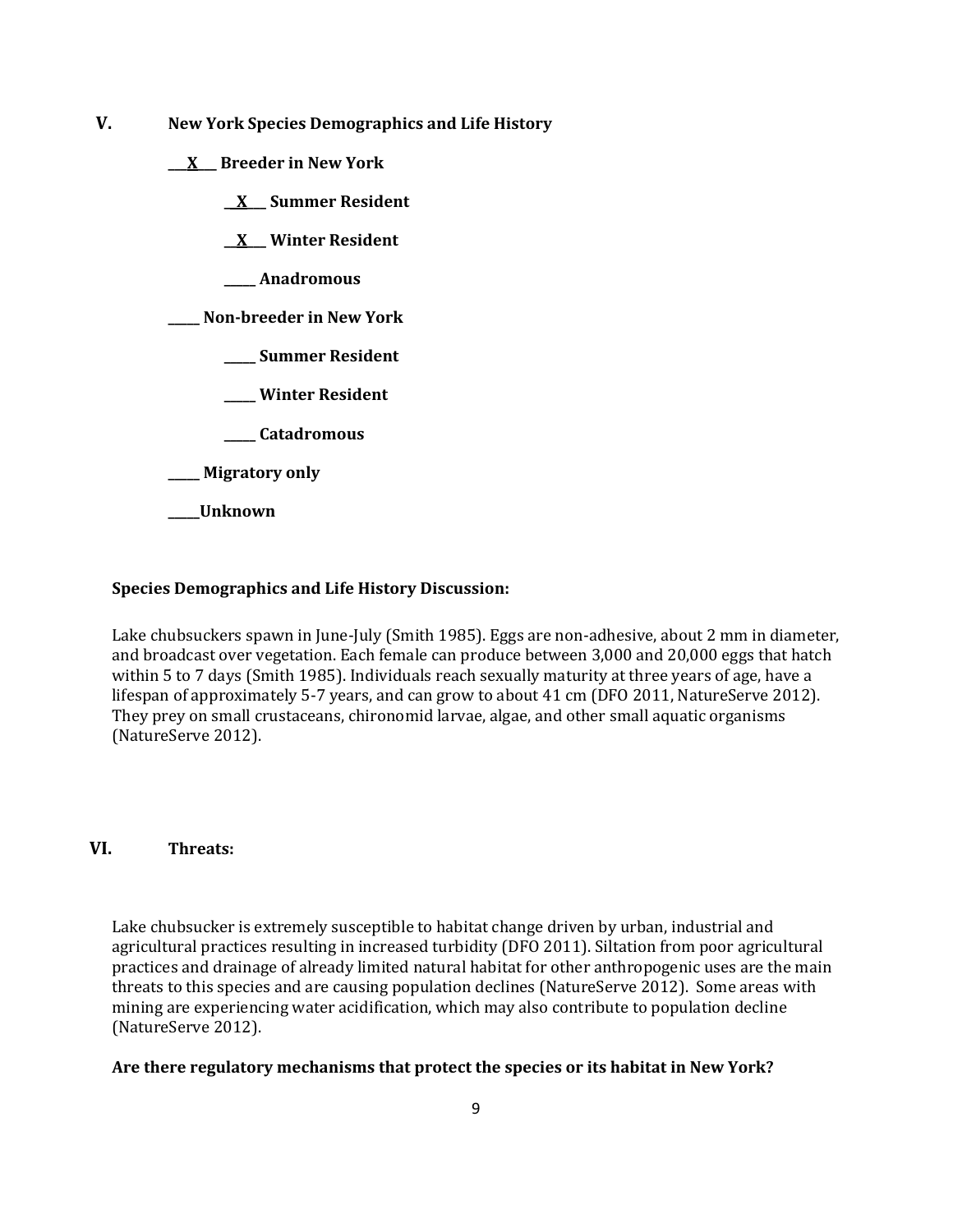

The lake chubsucker is listed as a threatened species in New York and is protected by Environmental Conservation Law (ECL) section 11-0535 and the New York Code of Rules and Regulations (6 NYCRR Part 182). A permit is required for any proposed project that may result in a take of a species listed as Threatened or Endangered, including, but not limited to, actions that may kill or harm individual animals or result in the adverse modification, degradation or destruction of habitat occupied by the listed species.

The Protection of Waters Program provides protection for rivers, streams, lakes, and ponds under Article 15 of the NYS Conservation Law. However, agricultural activity is exempt from these regulations and not all streams are adequately protected by Article 15.

# **Describe knowledge of management/conservation actions that are needed for recovery/conservation, or to eliminate, minimize, or compensate for the identified threats:**

Agricultural best management practices which reduce siltation and excess runoff are needed to help maintain the integrity of the remaining lake chubsucker habitat. Widespread regulatory mechanisms to reduce acid deposition and mercury accumulation will benefit this species.

| <b>Conservation Actions</b>       |                                     |  |
|-----------------------------------|-------------------------------------|--|
| <b>Action Category</b>            | <b>Action</b>                       |  |
| Land/Water Management             | Habitat/Natural Process Restoration |  |
| Species Management                | Species Recovery                    |  |
| Species Management                | Species Reintroduction              |  |
| <b>External Capacity Building</b> | Alliance & Partnership Development  |  |

Conservation actions following IUCN taxonomy are categorized in the table below.

The Comprehensive Wildlife Conservation Strategy (NYSDEC 2005) includes recommendations for the following actions for extirpated fishes, which includes the lake chubsucker.

### **Habitat Monitoring:**

Inventories will be completed in all areas where restoration might be practical.

### **Relocation/reintroduction:**